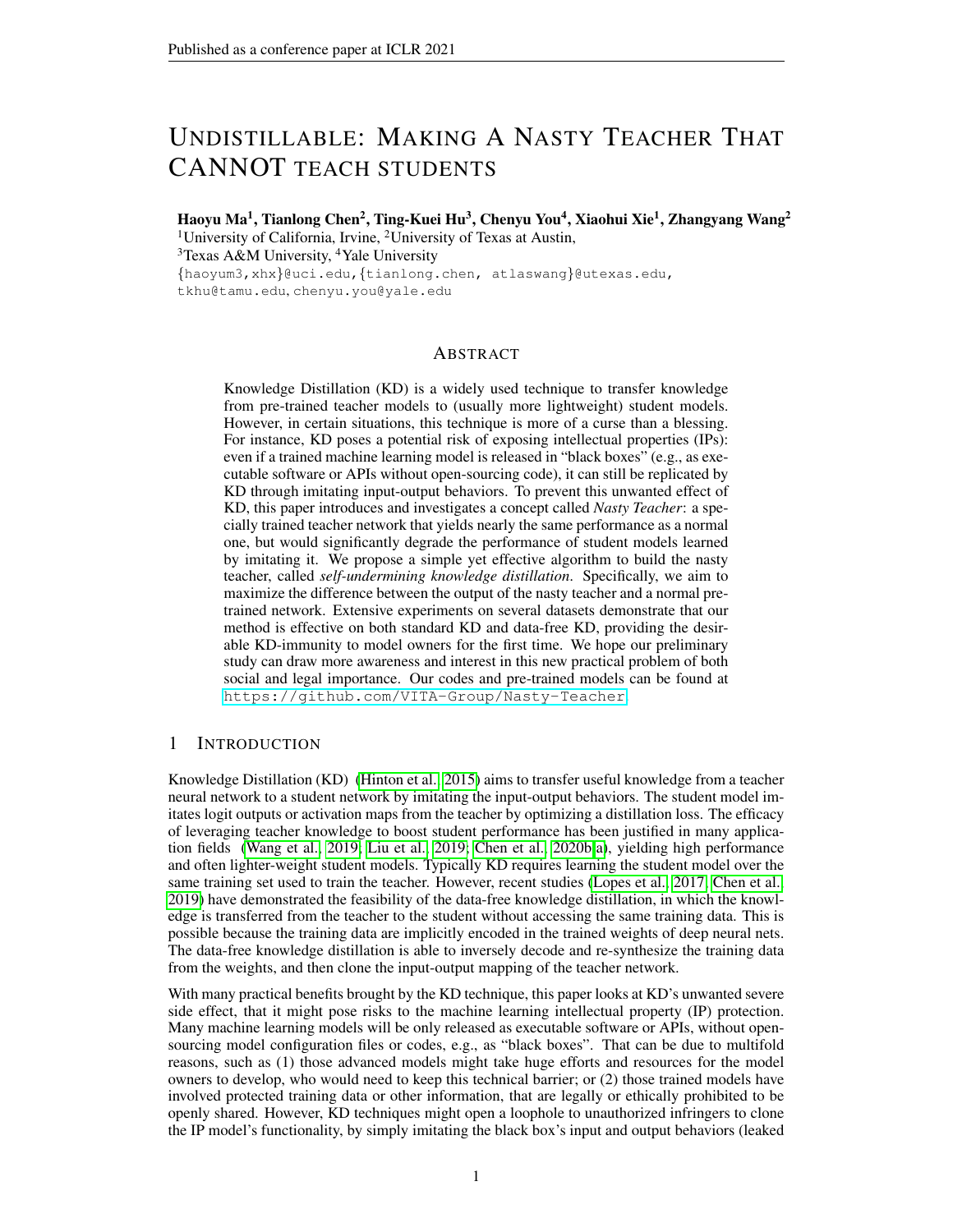knowledge). The feasibility of data-free KD [\(Chen et al., 2019;](#page-9-3) [Yin et al., 2020\)](#page-10-3) eliminates the necessity of accessing original training data, therefore making this cloning more practically feasible. Even worse, those techniques point to reverse-engineering ways [\(Yin et al., 2020\)](#page-10-3) to recover the (potentially private) training data from black-box models, threatening the owners' data privacy and security [\(Yonetani et al., 2017;](#page-11-0) [Wu et al., 2018\)](#page-10-4).

To alleviate the issue, this paper introduces a defensive approach for model owners, called *Nasty Teacher*. A nasty teacher is a specially trained network that yields nearly the same performance as a normal one; but if used as a teacher model, it will significantly degrade the performance of student models that try to imitate it. In general, the concept of nasty teacher is related to the **backdoor** attack on deep learning systems [\(Chen et al., 2017\)](#page-9-4), which creates a model to fit "adversarial" goals in an "imperceptible" way. However, while backdoor attacks aim to manipulate or damage the performance of the poisoned model itself when triggered by specific inputs, the goal of the nasty teacher is to undermine the performance of any student network derived from it. The primary objective of constructing a nasty teacher is for model protection - a novel motivation and setting that have not been explored before. Our contributions are summarized as follows:

We introduce the novel concept of *Nasty Teacher*, a defensive approach to prevent knowledge leaking and unauthorized model cloning through KD without sacrificing performance. We consider it a promising first step towards machine learning IP and privacy protection.

We propose a simple yet efficient algorithm, called *self-undermining knowledge distillation*, to directly build a nasty teacher through self-training, requiring no additional dataset nor auxiliary network. Specifically, the model is optimized by maximizing the difference between the nasty teacher (the desired one) and a normally trained counterpart.

We conduct extensive experiments on both standard KD and data-free KD approaches, and demonstrate that nasty teacher trained by self-undermining KD can achieve nearly the same accuracy as their original counterpart (less than 1% accuracy gap), while the student model learned from it will degrade accuracy by up to over 10% or even diverge during training.

# 2 RELATED WORK

# 2.1 KNOWLEDGE DISTILLATION

Knowledge distillation aims to boost the performance of light-weight models (students) under the guidance of well-trained complicated networks (teachers). It is firstly introduced in [\(Hinton et al.,](#page-9-0) [2015\)](#page-9-0), where the student directly mimics the soft probabilities output produced by the well pretrained teacher. The following researchers explore the knowledge transferal from either intermediate features [\(Romero et al., 2014;](#page-10-5) [Zagoruyko & Komodakis, 2016;](#page-11-1) [Passalis & Tefas, 2018;](#page-10-6) [Ahn](#page-9-5) [et al., 2019;](#page-9-5) [Li et al., 2020\)](#page-9-6), or logit responses [\(Park et al., 2019;](#page-10-7) [Mirzadeh et al., 2019;](#page-10-8) [Chen et al.,](#page-9-7) [2021a](#page-9-7)[;b;](#page-9-8) [Ma et al., 2021\)](#page-10-9). Recent studies have also shown that, instead of distilling from a complicated teacher, the student networks can even be boosted by learning from its own pre-trained version [\(Furlanello et al., 2018;](#page-9-9) [Zhang et al., 2019;](#page-11-2) [Yun et al., 2020;](#page-11-3) [Yuan et al., 2020\)](#page-11-4).

Several recent works also focus on data-free knowledge distillation, under which settings students are not able to access the data used to train teachers. In [\(Lopes et al., 2017\)](#page-10-2), the author attempts to reconstruct input data by exploring encoded meta-data lying in the pre-trained teacher network. In the following work, the author of [\(Chen et al., 2019\)](#page-9-3) proposes a learning scheme, called "Data-Free Learning" (DAFL), which treats the teacher as a fixed discriminator, and jointly trains a generator to synthesize training examples so that maximum responses could be obtained on the discriminator. The latest work "DeepInversion" [\(Yin et al., 2020\)](#page-10-3) directly synthesizes input images given random noise by "inverting" a trained network. Specifically, their method optimizes the input random noise into high-fidelity images with a fixed pre-trained network (teacher).

# 2.2 POISONING ATTACK ON NEURAL NETWORK

The typical goal of poisoning attack is to degrade the accuracy of models by injecting poisoned data into training set [\(Xiao et al., 2015;](#page-10-10) [Moosavi-Dezfooli et al., 2016\)](#page-10-11). On the contrary, backdoor attack intends to open a loophole (usually unperceived) to the model via inserting well-crafted malicious data into training set [\(Chen et al., 2017;](#page-9-4) [Gu et al., 2017;](#page-9-10) [Kurita et al., 2020\)](#page-9-11). The goal of back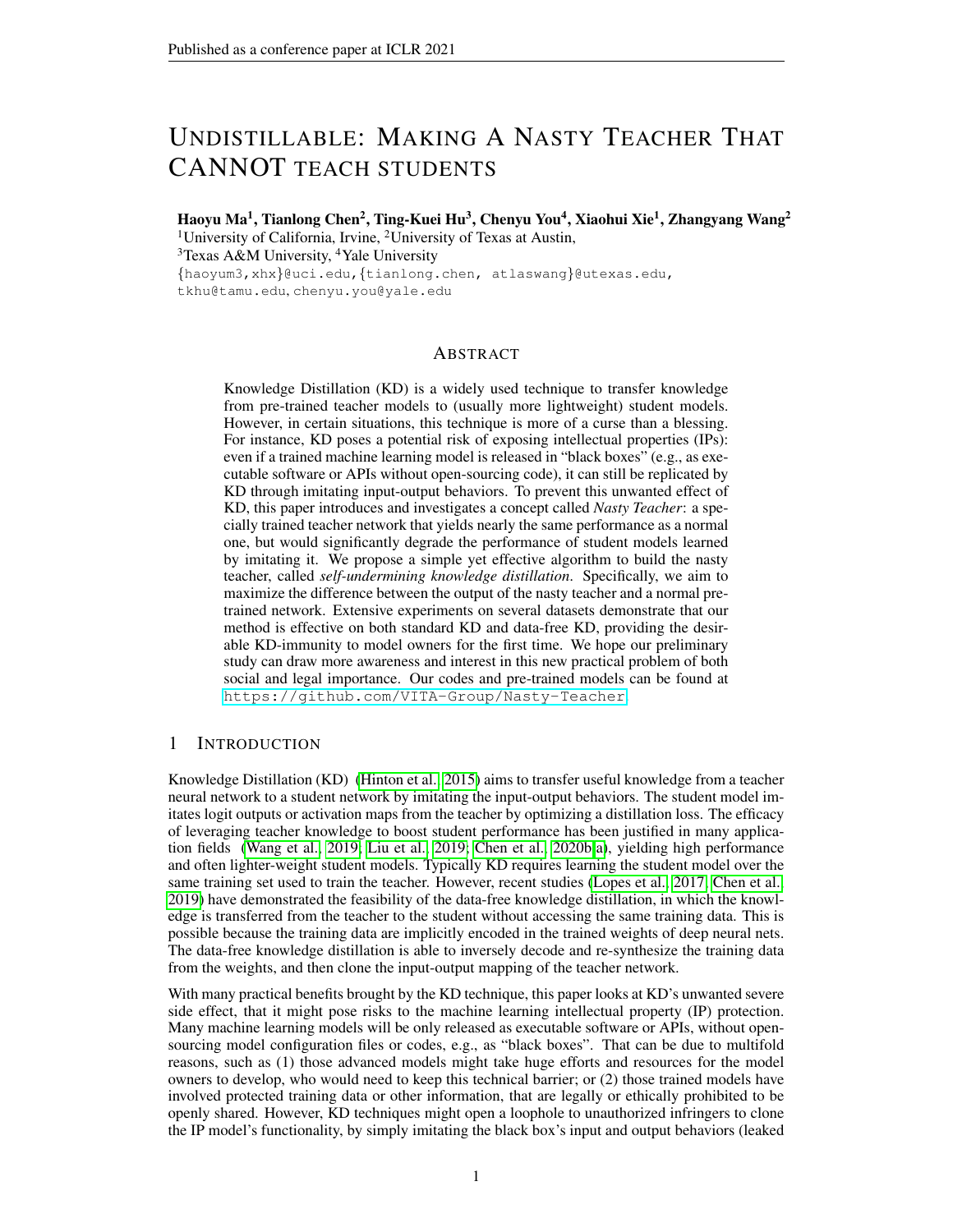door attack is to make the poisoned model perform normally well for most of the time, yet failing specifically when attacker-triggered signals are given.

Our proposed self-undermining knowledge distillation aims to create a special teacher model (i.e., an undistillable model), which normally performs by itself but "triggers to fail" only when being mimiced through KD. The motivation looks similar to backdoor attack's at the first glance, but differs in the following aspects. Firstly, the backdoor attack can only be triggered by pre-defined patterns, while our nasty teachers target at degrading any arbitrary student network through KD. Secondly, backdoor attack tends to poison the model itself, while our nasty teacher aims to undermine other student networks while preservingits own performance. Thirdly, our goal is to prevent knowledge leaking in order to protect released IP, as a defensive point of view, while the backdoor attack tends to break down the system by triggering attacking signals, as an attacking point of view.

## 2.3 PROTECTION OF MODEL IP

Due to the commercial value, IP protection for deep networks has drawn increasing interests from both academia and industry. Previous methods usually rely on watermark-based [\(Uchida et al.,](#page-10-12) [2017;](#page-10-12) [Zhang et al., 2020a\)](#page-11-5) or passport-based [\(Fan et al., 2019;](#page-9-12) [Zhang et al., 2020b\)](#page-11-6) ownership verification methods to protect the IP. Nevertheless, these methods can only detect IP infringement but remain ineffective to avoid model cloning.

A few recent works also explore defensive methods against model stealing [\(Kariyappa & Qureshi,](#page-9-13) [2020;](#page-9-13) [Juuti et al., 2019;](#page-9-14) [Orekondy et al., 2020\)](#page-10-13). Typically, they assume attackers obtain pseudolabels on their own synthetic data or surrogate data by querying the black-box model, and train a network on the new dataset to clone the model. However, none of these defense approaches have explored the KD-based model stealing, which is rather a practical threat.

# 3 METHODOLOGY

## 3.1 REVISITING KNOWLEDGE DISTILLATION

Knowledge distillation [\(Hinton et al., 2015\)](#page-9-0) helps the training process of "student" networks by distilling knowledge from one or multiple well-trained "teacher" networks. The key idea is to leverage soft probabilities output of teacher networks, of which incorrect-class assignments reveal the way how teacher networks generalize from previous training. By mimicking probabilities output, student networks are able to imbibe the knowledge that teacher networks have discovered before, and the performance of student networks is usually better than those being trained with labels only. In what follows, we formally formulate the learning process of knowledge distillation.

Given a pre-trained teacher network  $f_{\theta_T}(\cdot)$  and a student network  $f_{\theta_S}(\cdot)$ , where  $\theta_T$  and  $\theta_S$  denote the network parameters, the goal of knowledge distillation is to force the output probabilities of  $f_{\theta_S}(\cdot)$ to be close to that of  $f_{\theta_T}$  (). Let  $(x_i, y_i)$  denote a training sample in dataset X and  $p_{f_{\theta}}(x_i)$  indicate the logit response of  $x_i$  from  $f_\theta()$ , the student network  $f_{\theta_S}$  could be learned by the following:

<span id="page-2-0"></span>
$$
\min_{\theta_S} \sum_{(x_i, y_i) \geq X} \alpha \tau_s^2 \mathcal{K} \mathcal{L}(\sigma_{\tau_s}(p_{f_{\theta_T}}(x_i)), \sigma_{\tau_s}(p_{f_{\theta_S}}(x_i))) + (1 \quad \alpha) \mathcal{K} \mathcal{E}(\sigma(p_{f_{\theta_S}}(x_i)), y_i), \quad (1)
$$

where  $KL($ ,  $)$  and  $XE($ ,  $)$  are Kullback-Leibler divergence (K-L divergence) and cross-entropy loss, respectively. The introduced "softmax temperature" function  $\sigma_{\tau_s}$  () [\(Hinton et al., 2015\)](#page-9-0) produces soft probabilities output when a large temperature  $\tau_s$  (usually greater than 1) is picked, and it decays to normal softmax function  $\sigma()$  when  $\tau_s$  equals 1. Another hyper-parameter  $\alpha$  is also introduced to balance between knowledge distillation and cost minimization.

## 3.2 TRAINING NASTY TEACHERS: RATIONALE AND IMPLEMENTATION

Rationale The goal of nasty teacher training endeavors to create a special teacher network, of which performance is nearly the same as its normal counterpart, that any arbitrary student networks *cannot* distill knowledge from it. To this end, we propose a simple yet effective algorithm, dubbed *Self-Undermining Knowledge Distillation*, while maintaining its correct class assignments, maximally disturbing its in-correct class assignments so that no beneficial information could be distilled from it, as described next.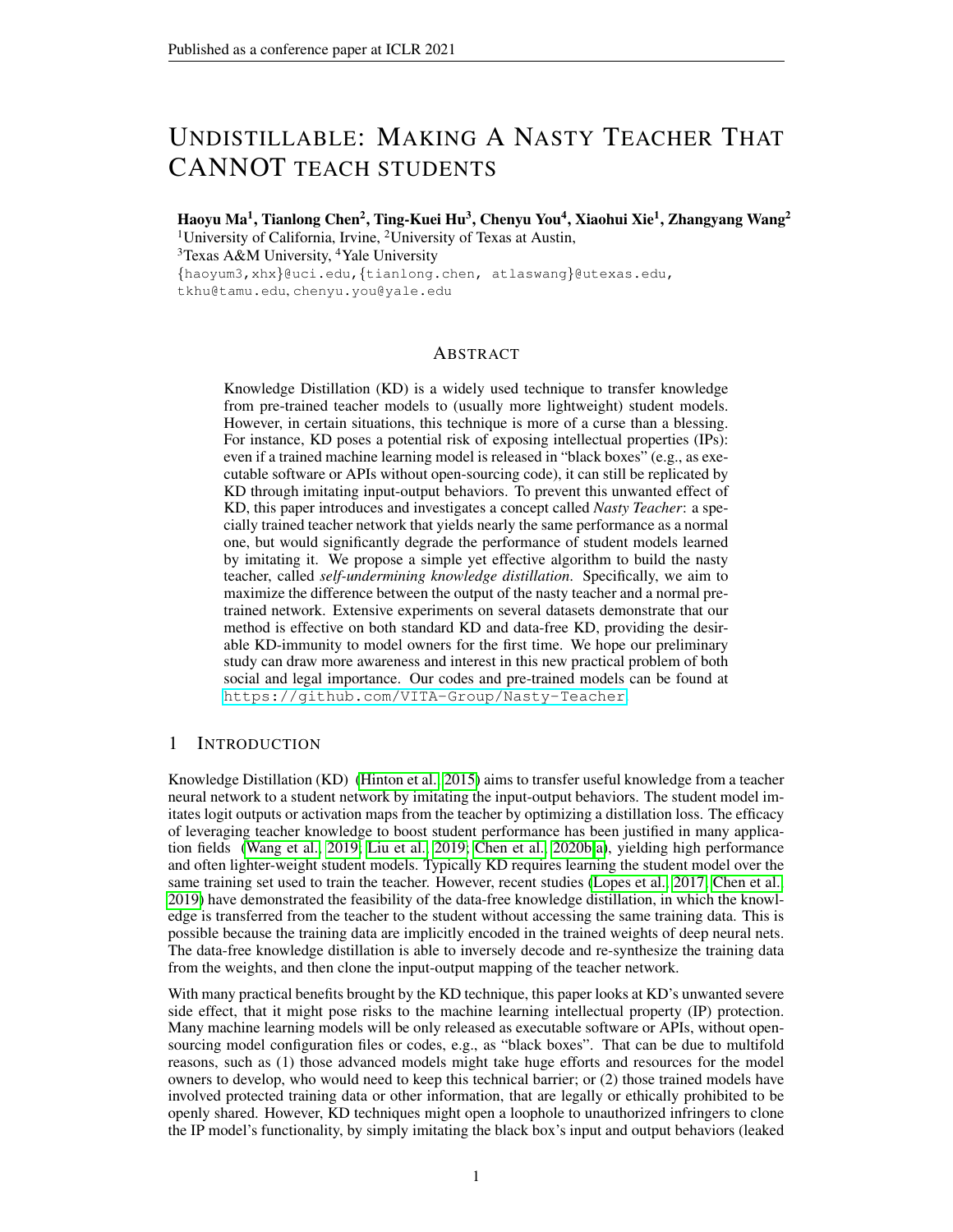Let  $f_{\theta_T}$  () and  $f_{\theta_A}$  () denote the desired nasty teacher and its adversarial learning counterpart, the self-undermining training aims to maximize the K-L divergence between the adversarial network and the nasty teacher one, so that a false sense of generalization could be output from the nasty teacher. The learning process of the nasty teacher could be formulated as follows,

<span id="page-3-0"></span>
$$
\min_{\theta_T} \sum_{(x_i, y_i) \ge X} X E(\sigma(p_{f_{\theta_T}}(x_i)), y_i) \quad \omega \tau_A^2 K \mathcal{L}(\sigma_{\tau_A}(p_{f_{\theta_T}}(x_i)), \sigma_{\tau_A}(p_{f_{\theta_A}}(x_i))), \tag{2}
$$

where the former term aims to maintain the accuracy of the nasty teacher by minimizing the cross entropy loss, and the latter term achieves the "undistillability" by maximizing KL divergence between the nasty teacher and the adversarial one. Similarly in equation [1,](#page-2-0)  $\tau_A$  denotes the temperature for self-undermining, and  $\omega$  balances the behavior between normal training and adversarial learning.

**Implementation** We naturally choose the same network architecture for  $f_{\theta_T}$  () and  $f_{\theta_A}$  () (yet different group of network parameters) since no additional assumption on network architecture is made here. We provide a throughout study with respect to the selection of architectures in [4.3,](#page-6-0) revealing how the architecture of  $f_{\theta_A}$  () influences the adversarial training. As for the update rule, the parameter of  $f_{\theta_A}(\cdot)$  is typically normally **pre-trained in advance** and **fixed** during adversarial training, and only the parameter of  $f_{\theta_T}(\,)$  is updated. Note that the selected temperature  $\tau_A$  does not to be necessary the same as  $\tau_s$  in equation [1,](#page-2-0) and we provide a comprehensive study with respect to  $\tau_s$  in [4.3.](#page-6-0) Once upon finishing adversarial training, the nasty teacher  $f_{\theta_T}(\cdot)$  could be released within defense of KD-based model stealing.

#### 4 EXPERIMENTS

#### 4.1 NASTY TEACHER ON STANDARD KNOWLEDGE DISTILLATION

To evaluate the effectiveness of our nasty teachers, we firstly execute self-undermining training to create nasty teachers based on equation [2.](#page-3-0) Then, given an arbitrary student network, we evaluate the performance of nasty teachers by carrying out knowledge distillation from equation [1](#page-2-0) to recognize how much nasty teachers go against KD-based model stealing.

#### 4.1.1 EXPERIMENTAL SETUP

Network. We explore the effectiveness of our nasty teachers on three representative datasets, i.e., CIFAR-10, CIFAR-100, and Tiny-ImageNet. Firstly, we consider ResNet-18 (teacher network) and 5-layer plain CNN (student network) as our baseline experiment in CIFAR-10, and replace the student network with two simplified ResNets designed for CIFAR-10 [\(He et al., 2016\)](#page-9-15), i.e., ResNetC-20 and ResNetC-32, to explore the degree of impact with respect to the capacity of student networks. For both CIFAR-100 and Tiny-ImageNet, we follow the similar setting in [\(Yuan et al., 2020\)](#page-11-4), where three networks from ResNet family, i.e., ResNet-18, ResNet-50 and ResNeXt-29, are considered as teacher networks, and three widely used light-weight networks, i.e., MobileNetV2 [\(Sandler et al.,](#page-10-14) [2018\)](#page-10-14), ShuffleNetV2 [\(Ma et al., 2018\)](#page-10-15) and ResNet-18, are served as student networks. Following the "self-KD" setting in [\(Yuan et al., 2020\)](#page-11-4), an additional comparative experiment, dubbed "Teacher Self", is provided, where the architectures of the student and the teacher are set to be identical.

**Training.** The distilling temperature  $\tau_A$  for self-undermining training is set to 4 for CIFAR-10 and 20 for both CIFAR-100 and Tiny-ImageNet as suggested in [\(Yuan et al., 2020\)](#page-11-4). For the selection of  $\omega$ , 0.004, 0.005, and 0.01 are picked for CIFAR-10, CIFAR-100, and Tiny-ImageNet, respectively. For the plain CNN, we train it with a learning rate of 1e 3 for 100 epochs and optimize it by Adam optimizer [\(Kingma & Ba, 2014\)](#page-9-16). Other networks are optimized by SGD optimizer with momentum 0.9 and weight decay 5e 4. The learning rate is initialized as 0.1. Networks are trained by 160 epochs with learning rate decayed by a factor of 10 at the 80th and 120th epoch for CIFAR-10, and 200 epochs with learning rate decayed by a factor of 5 at the 60th, 120th and 160th epoch for CIFAR-100 and Tiny-ImageNet. Without specifically mentioned, the temperature  $\tau_s$  is the same as  $\tau_A$ , which is used for self-undermining training.

#### 4.1.2 EXPERIMENTAL RESULTS

Our experimental results on CIFAR-10, CIFAR-100, and Tiny-ImageNet are presented in Table [1,](#page-4-0) Table [2](#page-4-1) and Table [3,](#page-4-2) respectively. Firstly, we observe that all nasty teachers still perform similarly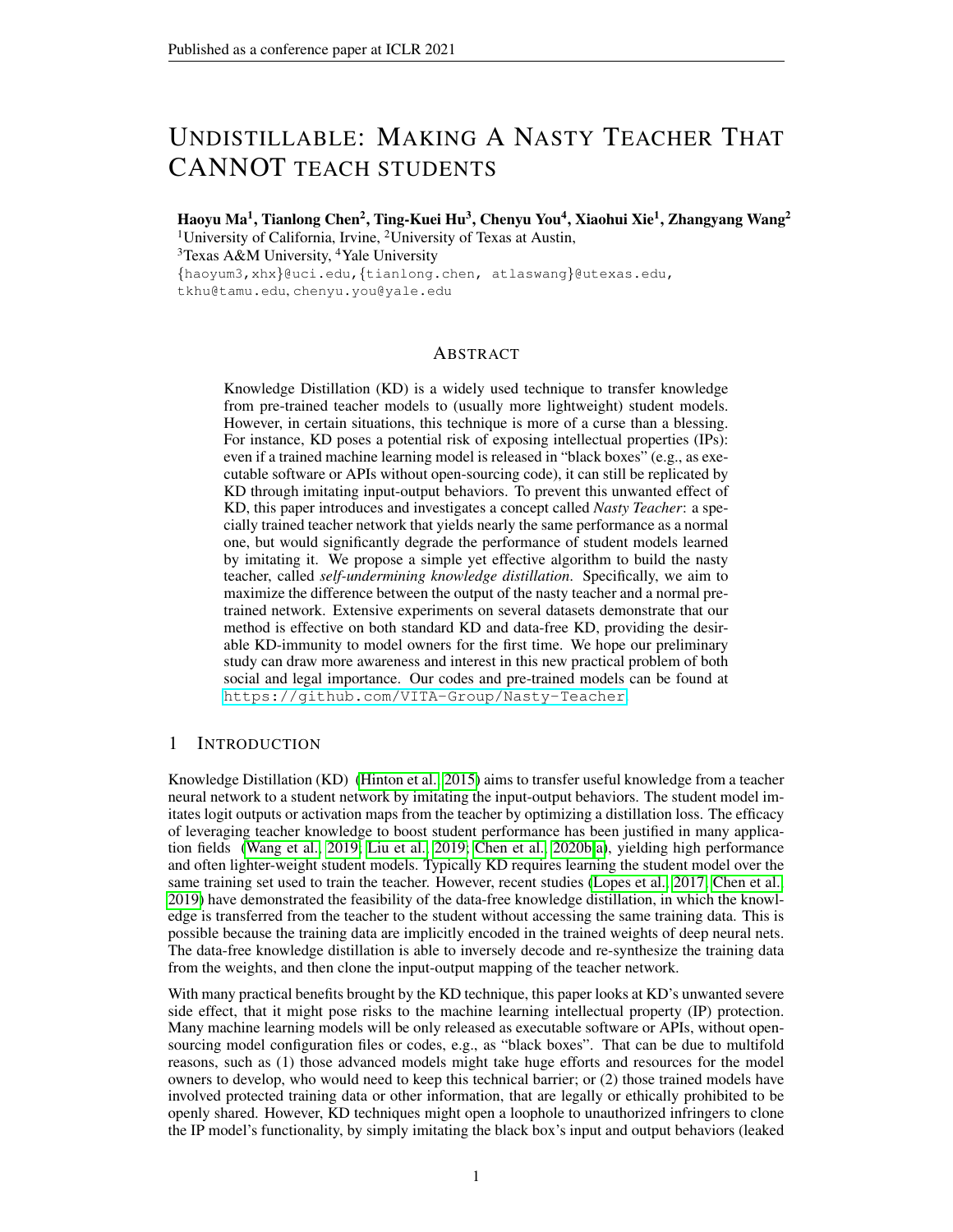as their normal counterparts by at most 2% accuracy drop. Secondly, in contrast to normally trained teacher networks, from which the accuracy of student networks could be boosted by at most

4% by distilling, no student network can benefit from distilling the knowledge of nasty teachers. It indicates that our nasty teachers could successfully provide a false sense of generalization to student networks, resulting in decreases of accuracy by 1.72% to 67.57%. We also notice that weak student networks (e.g. MobilenetV2) could be much more poisoned from distilling toxic knowledge than stronger networks (e.g., ResNet-18), since light-weight networks intend to rely more on the guidance from teachers. It terms out that KD-based model stealing is no longer practical if the released model is "nasty" in this sense. Additional experiments, dubbed "Teacher Self", are also provided here. Opposite to the conclusion drew in [\(Yuan et al., 2020\)](#page-11-4), the student network still cannot be profited from the teacher network even if their architectures are exactly the same. The aforementioned experiments have justified the efficacy of the proposed self-undermining training.

| Teacher            | Teacher        | Students performance after KD |                                 |                 |                 |  |
|--------------------|----------------|-------------------------------|---------------------------------|-----------------|-----------------|--|
| network            | performance    | <b>CNN</b>                    | ResNetC-20                      | ResNetC-32      | ResNet-18       |  |
| Student baseline   |                | 86.64                         | 92.28                           | 93.04           | 95.13           |  |
| ResNet-18 (normal) | 95.13          |                               | $87.75 (+1.11)$   92.49 (+0.21) | $93.31 (+0.27)$ | $95.39 (+0.26)$ |  |
| ResNet-18 (nasty)  | $94.56(-0.57)$ | $82.46(-4.18)$                | 88.01 (-4.27)                   | $89.69(-3.35)$  | $93.41(-1.72)$  |  |

<span id="page-4-1"></span><span id="page-4-0"></span>Table 1: Experimental results on CIFAR-10.

| Table 2: Experimental results on CIFAR-100. |                        |                               |                         |                 |                     |  |
|---------------------------------------------|------------------------|-------------------------------|-------------------------|-----------------|---------------------|--|
| Teacher<br>network                          | Teacher<br>performance | Students performance after KD |                         |                 |                     |  |
|                                             |                        | Shufflenetv2                  | Mobilenet <sub>V2</sub> | ResNet-18       | <b>Teacher Self</b> |  |
| Student baseline                            | -                      | 71.17                         | 69.12                   | 77.44           |                     |  |
| ResNet-18 (normal)                          | 77.44                  | $74.24 (+3.07)$               | $73.11 (+3.99)$         | $79.03 (+1.59)$ | $79.03 (+1.59)$     |  |
| ResNet-18 (nasty)                           | $77.42(-0.02)$         | $64.49(-6.68)$                | $3.45(-65.67)$          | 74.81 (-2.63)   | 74.81 (-2.63)       |  |
| ResNet-50 (normal)                          | 78.12                  | $74.00 (+2.83)$               | $72.81 (+3.69)$         | $79.65 (+2.21)$ | $80.02 (+1.96)$     |  |
| ResNet-50 (nasty)                           | $77.14(-0.98)$         | $63.16(-8.01)$                | $3.36(-65.76)$          | $71.94(-5.50)$  | $75.03(-3.09)$      |  |
| ResNeXt-29 (normal)                         | 81.85                  | $74.50 (+3.33)$               | $72.43 (+3.31)$         | $80.84 (+3.40)$ | $83.53 (+1.68)$     |  |
| $ResNeXt-29$ (nasty)                        | $80.26(-1.59)$         | 58.99 (-12.18)                | $1.55(-67.57)$          | $68.52(-8.92)$  | $75.08(-6.77)$      |  |

<span id="page-4-2"></span>

| Table 3: Experimental results on Tiny-ImageNet |  |  |
|------------------------------------------------|--|--|
|                                                |  |  |

| Teacher               | Teacher                  | Students performance after KD |                         |                 |                     |
|-----------------------|--------------------------|-------------------------------|-------------------------|-----------------|---------------------|
| network               | performance              | Shufflenetv2                  | Mobilenet <sub>V2</sub> | ResNet-18       | <b>Teacher Self</b> |
| Student baseline      | $\overline{\phantom{a}}$ | 55.74                         | 51.72                   | 58.73           |                     |
| ResNet-18 (normal)    | 58.73                    | $58.09 (+2.35)$               | 55.99 (+4.27)           | $61.45 (+2.72)$ | $61.45 (+2.72)$     |
| ResNet-18 (nasty)     | 57.77 (-0.96)            | $23.16(-32.58)$               | $1.82(-49.90)$          | 44.73 (-14.00)  | 44.73 (-14.00)      |
| ResNet-50 (normal)    | 62.01                    | $58.01 (+2.27)$               | $54.18 (+2.46)$         | $62.01 (+3.28)$ | $63.91 (+1.90)$     |
| ResNet-50 (nasty)     | $60.06(-1.95)$           | $41.84(-13.90)$               | $1.41(-50.31)$          | 48.24 (-10.49)  | 51.27 (-10.74)      |
| $ResNeXt-29$ (normal) | 62.81                    | $57.87 (+2.13)$               | $54.34 (+2.62)$         | $62.38 (+3.65)$ | $64.22 (+1.41)$     |
| ResNeXt29 (nasty)     | $60.21(-2.60)$           | $42.73(-13.01)$               | $1.09(-50.63)$          | 54.53 (-4.20)   | 59.54 (-3.27)       |

#### 4.2 QUALITATIVE ANALYSIS

We present visualizations of our nasty ResNet-18 and the normal ResNet-18 on CIFAR-10 to qualitatively analyze the behavior of nasty teachers. Figure [1](#page-5-0) visualizes the logit responses of normal ResNet-18 and its nasty counterpart after "softmax temperature" function. We notice that the logit response of nasty ResNet-18 consists of multiple peaks, where normal ResNet-18 consistently outputs a single peak. We observe that the class-wise multi-peak responses might be un-correlated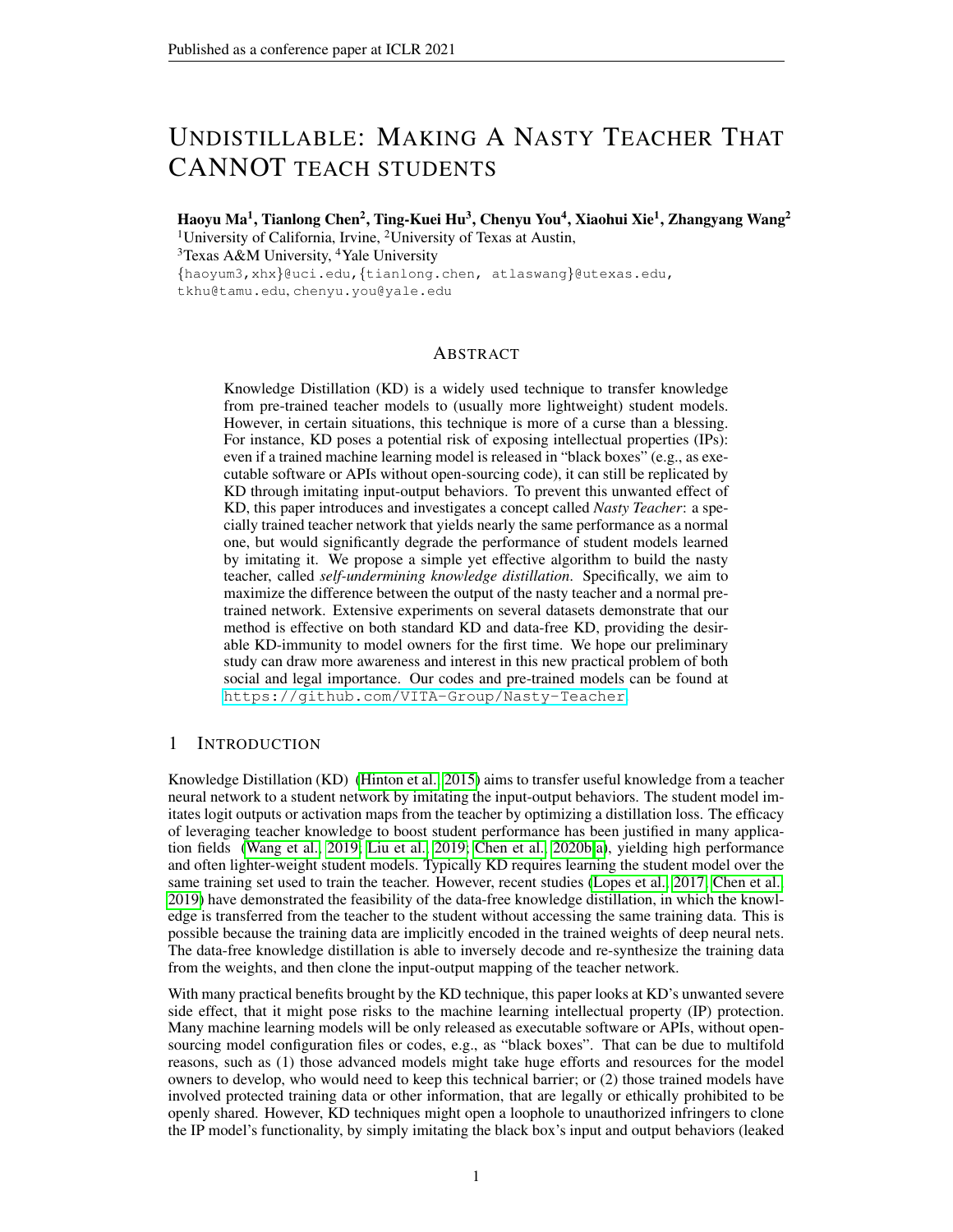to the sense of generalization. For instance, the class-wise output of bird and dog might both respond actively, and it will give a false sense of generalization to student networks. We hypothesize that the multi-peak logits misleads the learning from the knowledge distillation and degrades the performance of students.

We also present the visualizations of t-Distributed Stochastic Neighbor Embedding (t-SNE) for both feature embeddings and output logits, as illustrated in Figure [2.](#page-5-1) It is observed that the feature-space inter-class distance of nasty ResNet-18 and the normal ResNet-18 behaves similarly, which aligns with our goal that nasty teachers should perform similarly to their normal counterparts. Meanwhile, we also observe that the logit response of nasty ResNet-18 has been heavily shifted, and it entails that our method mainly modifies the weights in the final fully-connected layer.



<span id="page-5-0"></span>Figure 1: The visualization of logit responses after "temperature softmax" function. Each row represents two examples from CIFAR-10. The sampled images are shown in the 1st and the 4th columns. The 2nd and the 5th columns summarize the scaled output from the normal teacher. The 3rd and the 6th columns represent the scaled output from the nasty teacher



(a) tSNE of feature embeddings before fully-connected layer. The dimension of feature embeddings is 512.



(b) tSNE of output logits

<span id="page-5-1"></span>Figure 2: Visualization of tSNEs for both normal and nasty ResNet18 on CIFAR-10. Each dot represents one data point.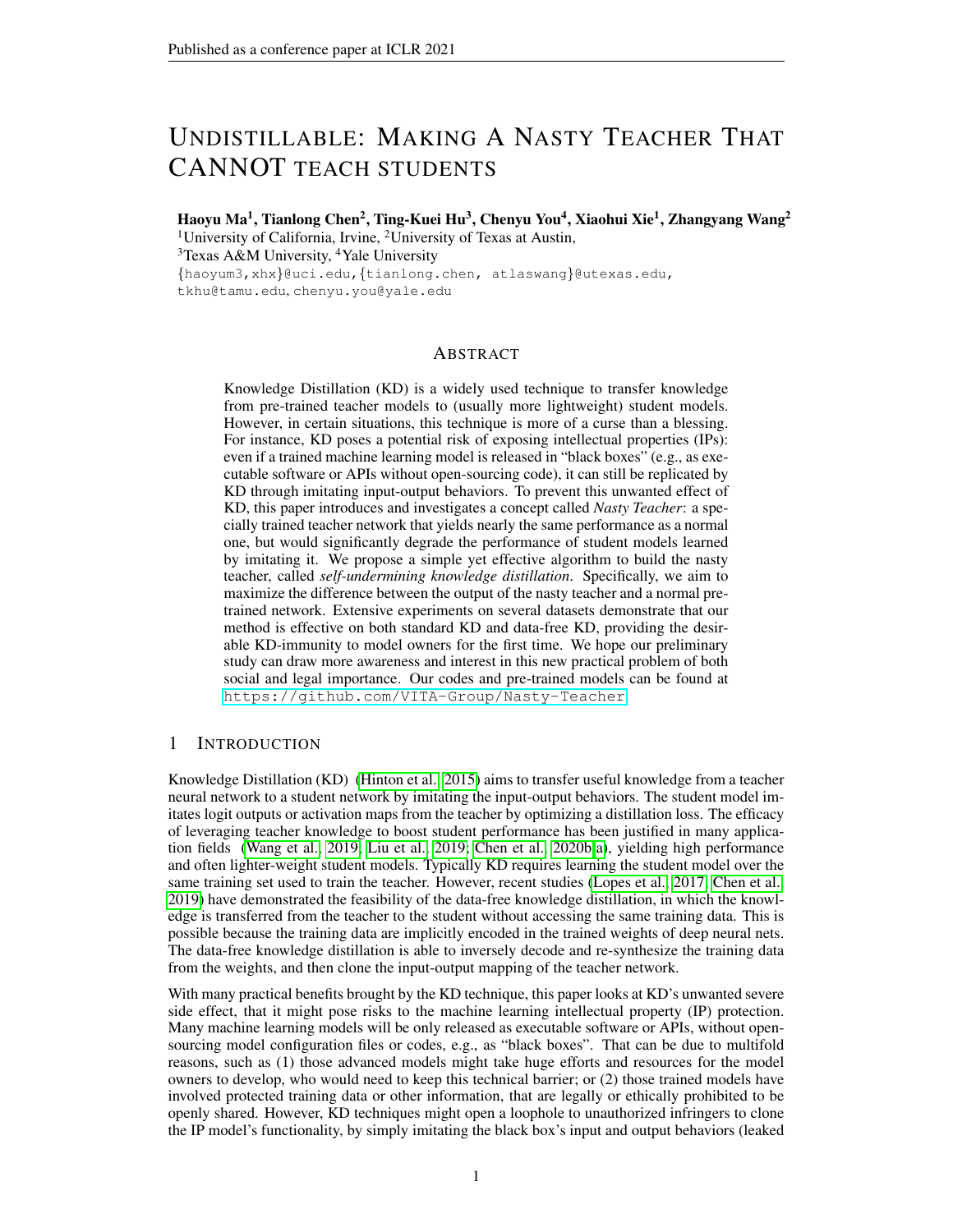#### <span id="page-6-0"></span>4.3 ABLATION STUDY

Adversarial Network. Instead of choosing the same architecture for both nasty teacher and adversarial network, we vary the architecture of the adversarial network to measure the consequent influence with respect to different network structures. As illustrated in Table [4,](#page-6-1) our training method shows the generality to various architectures (e.g., ResNet-18, ResNext-29, etc), and we also notice that weak networks (e.g., Plain CNN) might lead to less effective nasty teachers. However, although stronger networks contribute to more effective nasty teachers, we observe that the tradeoff accuracy is saturated quickly and converges to "self-undermining" ones. Thus, we consider the "self-undermining" training as a convenient fallback choice.

| Teacher              | Teacher        | Students after KD |                 |                 |                 |  |
|----------------------|----------------|-------------------|-----------------|-----------------|-----------------|--|
| network              | performance    | <b>CNN</b>        | ResNetC20       | ResNetC32       | ResNet18        |  |
| Student baseline     |                | 86.64             | 92.28           | 93.04           | 95.13           |  |
| ResNet18(normal)     | 95.13          | $87.75 (+1.11)$   | $92.49 (+0.21)$ | $93.31 (+0.27)$ | $95.39 (+0.26)$ |  |
| ResNet18(ResNet18)   | $94.56(-0.57)$ | $82.46(-4.18)$    | 88.01 (-4.27)   | $89.69(-3.35)$  | $93.41(-1.72)$  |  |
| ResNet18(CNN)        | $93.82(-1.31)$ | 77.12 (-9.52)     | 88.32 (-3.96)   | $90.40(-2.64)$  | $94.05(-1.08)$  |  |
| ResNet18(ResNeXt-29) | $94.55(-0.58)$ | $82.75(-3.89)$    | $88.17(-4.11)$  | 89.48 (-3.56)   | $93.75(-1.38)$  |  |

<span id="page-6-1"></span>Table 4: Ablation study w.r.t the architecture of the adversarial network  $f_{\theta_A}$  () on CIFAR-10.

Students Network. In practice, the owners of teacher networks have no knowledge of student's architecture, and it is possible that the student is more complicated than the teacher. As the *Reversed KD* in [Yuan et al.](#page-11-4) [\(2020\)](#page-11-4), the superior network can also be enhanced by learning from a weak network. To explore the generalization ability of our method, we further conduct experiments on the reversed KD. In detail, we consider the ResNet-18 as teacher, and ResNet-50 and ResNeX29 as students. From Table [5,](#page-6-2) these two sophisticated students can still be slightly improved by distilling from a normal ResNet-18 in most cases, while be degraded by distilling from a nasty ResNet-18. This implies that our method is also effective for the reversed KD setting.

<span id="page-6-2"></span>Table 5: Ablation study w.r.t the architecture of the student networks.

| <b>Dataset</b>                                                                             |           | CIFAR-10                                         | CIFAR-100 |               |  |
|--------------------------------------------------------------------------------------------|-----------|--------------------------------------------------|-----------|---------------|--|
| Student network                                                                            | ResNet-50 | ResNeXt-29                                       | ResNet-50 | ResNeXt-29    |  |
| Student baseline                                                                           | 94.98     | 95.60                                            | 78.12     | 81.85         |  |
| KD from ResNet-18 (normal)   94.45 (-0.53)   95.92 (+0.32)   79.94 (+1.82)   82.14 (+0.29) |           |                                                  |           |               |  |
| KD from ResNet-18 (nasty)                                                                  |           | $93.13(-1.85)$   $92.20(-3.40)$   $74.28(-3.84)$ |           | 78.88 (-2.97) |  |

Weight  $\omega$ . As illustrated in Figure [3,](#page-7-0) we vary the weight  $\omega$  from 0 to 0.1 on CIFAR-10 and from 0 to0.01 on CIFAR-100. We show that nasty teachers can degrade the performance of student networks no matter what  $\omega$  is selected. By adjusting  $\omega$ , we could also control the trade-off between performance suffering and nasty behavior. In other words, a more toxic nasty teacher could be learned by picking a larger  $\omega$  at the expense of more accuracy loss.

**Temperature**  $\tau_s$ . By default, the  $\tau_s$ , used for knowledge distillation, is the same as  $\tau_A$ , used in the self-undermining training. To explore the impact of temperature selection, we vary the temperature  $\tau_s$  from 1 to 20, and Figure [4](#page-7-1) presents the accuracy of students after knowledge distillation with the given  $\tau_s$ . We show that nasty teachers could always degrade the performance of students no matter what  $\tau_s$  is picked. Generally, with a larger  $\tau_s$ , the performance of student networks would be degraded more by the nasty teacher since a larger temperature  $\tau_s$  usually lead to more noisy logit outputs. Note that our nasty teacher is still effective even if the student directly distills knowledge from probabilities  $(\tau_s=1)$ .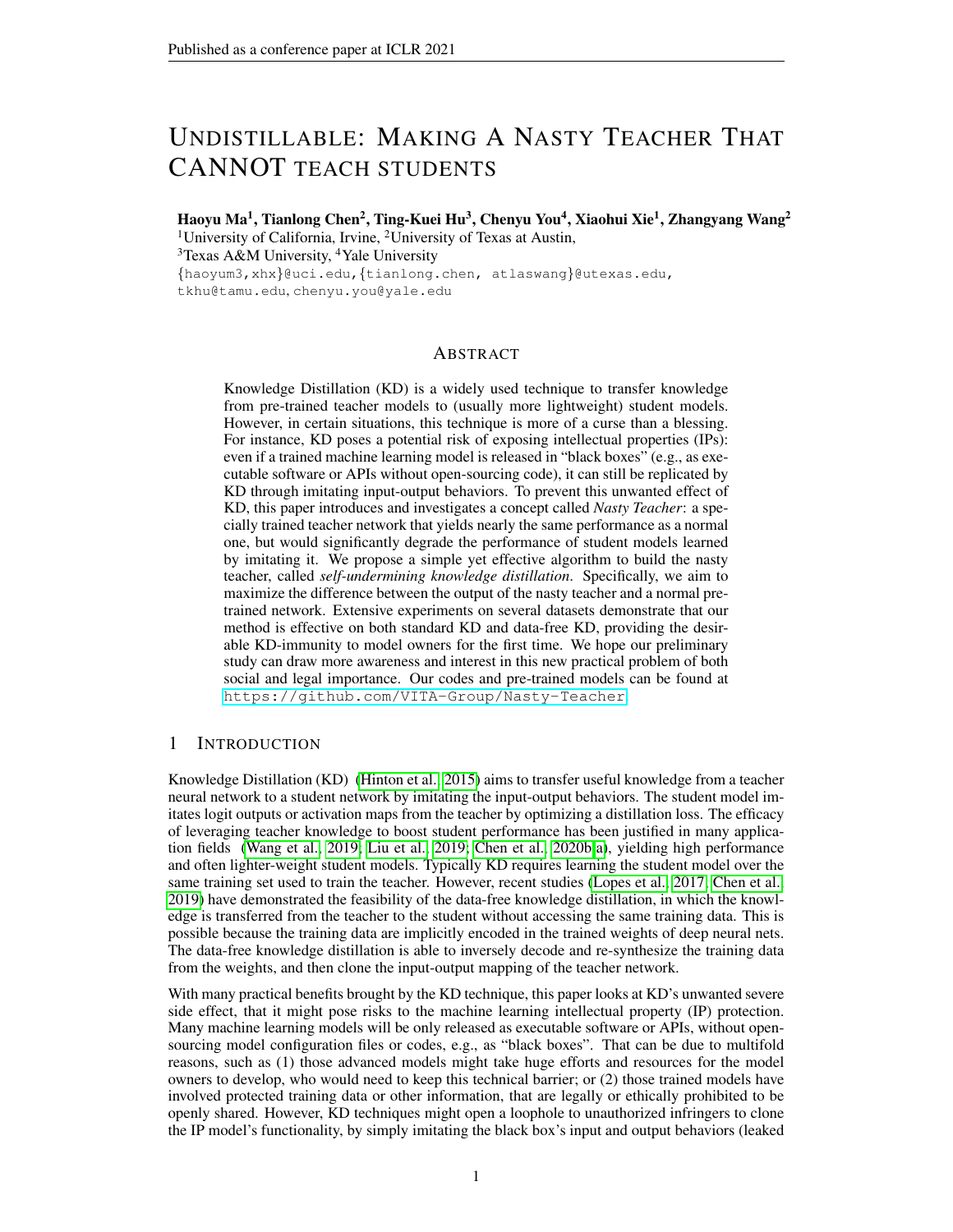

<span id="page-7-0"></span>Figure 3: Ablation study w.r.t ω on CIFAR-10 and CIFAR-100. The initials "T" and "S" in the legend represent teacher networks and student networks, respectively. The dash-line represents the accuracy that the model is normally trained.



<span id="page-7-1"></span>Figure 4: Ablation study w.r.t temperature  $\tau_s$ . The architecture of teacher networks are ResNet-18 for both CIFAR-10 and CIFAR-100 experiments. Each figure presents accuracy curves of student networks under the guidance of the nasty or normal ResNet-18 with various temperature  $\tau_s$ .

**Balance Factor**  $\alpha$ **.** We by default set  $\alpha$  to 0.9 as the common practice in [\(Hinton et al., 2015\)](#page-9-0). To explore the effect of  $\alpha$ , we conduct the experiments by varying  $\alpha$  from 0.1 to 1.0, and the experimental results were summarized in Figure [5\(a\).](#page-7-2) In general, our nasty teachers could degrade the performance of student networks regardless of what  $\alpha$  is selected. We also observe that a small  $\alpha$ can help student networks perform relatively better when distilling from the nasty teacher. However, a small  $\alpha$  also makes the student depend less on the teacher's knowledge and therefore benefit less from KD itself. Therefore, the student cannot easily get rid of the nasty defense while still mincing effectively through KD, by simply tuning  $\alpha$  smaller.

<span id="page-7-2"></span>

<span id="page-7-3"></span>Figure 5: Ablation study with respect to various  $\alpha$  (a) and different percentage of training samples (b). Both experiments are conducted under the supervision of either normal or nasty ResNet-18.

**Percentage of Training Samples.** In practice, stealers (student networks) may not have full access to all training examples. Thus, to reflect the practical scenario of model stealing, we conduct the experiments by varying the percentage of training examples from 10% to 90% and keep other hyperparameters the same. As illustrated in Figure [5\(b\),](#page-7-3) comparing to normally trained teachers, the nasty teachers still consistently contribute negatively to student networks.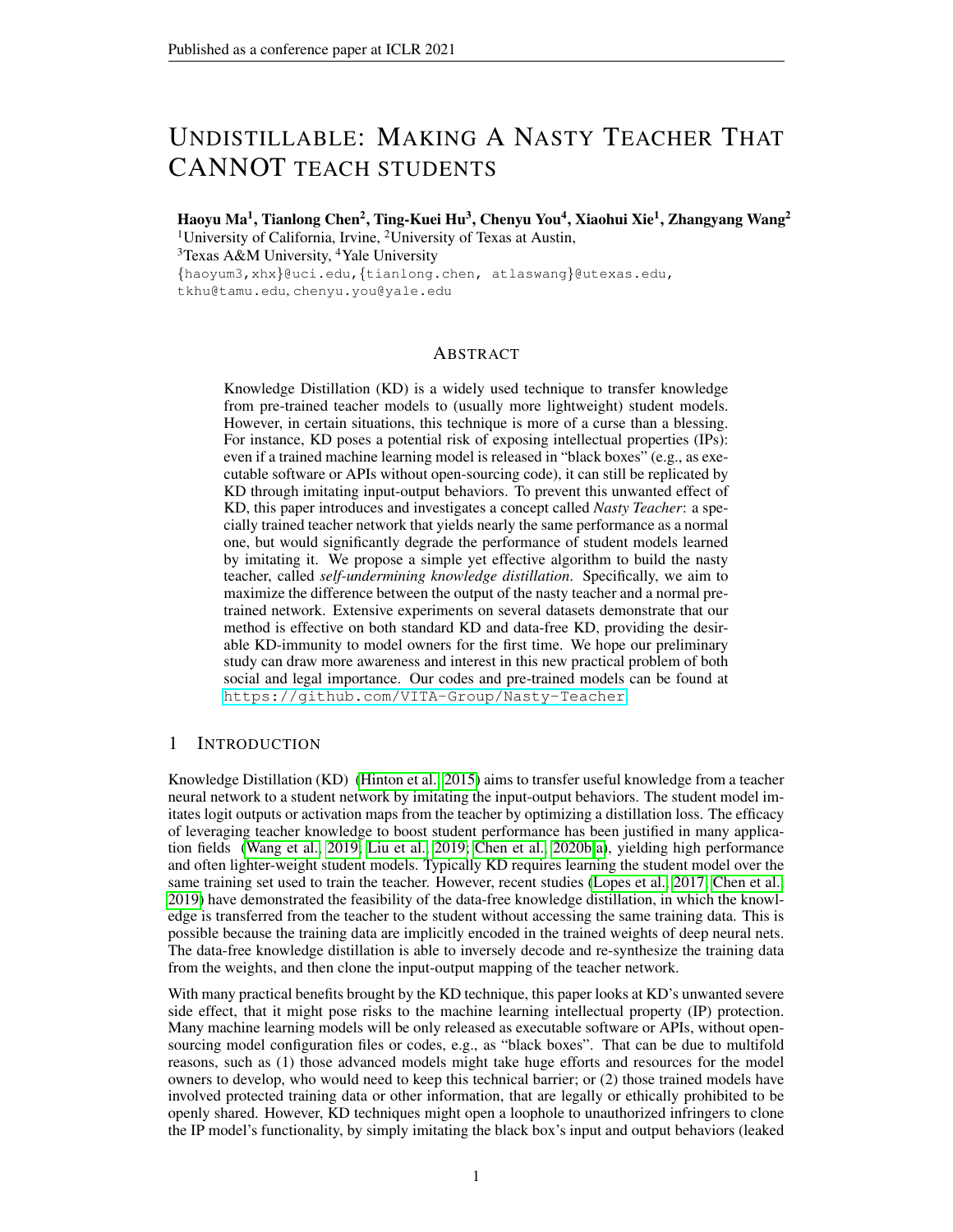#### 4.4 NASTY TEACHER ON DATA-FREE KNOWLEDGE DISTILLATION

Instead of getting full access to all training samples, KD without accessing any training sample is considered a more realistic way to practice model stealing. To reflect the practical behavior of stealers, we evaluate our nasty teachers on two state-of-the-art data-free knowledge distillation methods, i.e., DAFL [\(Chen et al., 2019\)](#page-9-3) and DeepInversion [\(Yin et al., 2020\)](#page-10-3), where students only have access to the probabilities produced by teacher networks. For a fair comparison, we strictly follow the setting in DAFL and adopt ResNet-34 and ResNet-18 as the teacher-student pair for further knowledge distillation. The experiments are conducted on both CIFAR-10 and CIFAR-100, where nasty ResNet-34 is trained by respectively setting  $\omega$  and  $\tau_A$  as 0.04 and 4. The experimental results with regard to DAFL are summarized in Table [6.](#page-8-0) We show that the nasty ResNet-34 largely detriments the accuracy of student networks by more than 5%, in contrast to that under the supervision of normal ResNet-34. Based on DeepInversion, we also present the visualizations in Figure [6,](#page-8-1) where the images are generated by reverse engineering both nasty and normal ResNet-34. We demonstrate that images generated from normal ResNet-34 enable high visual fidelity, while images from nasty ResNet-34 consist of distorted noises and even false category-wise features. This visualization showcases how nasty teachers prevent illegal data reconstruction from reverse engineering.

<span id="page-8-0"></span>

|  | Table 6: Data-free KD from nasty teacher on CIFAR-10 and CIFAR-100 |
|--|--------------------------------------------------------------------|
|  |                                                                    |

| dataset                | $CIFAR-10$              |                | $CIFAR-100$             |                |  |
|------------------------|-------------------------|----------------|-------------------------|----------------|--|
| <b>Teacher Network</b> | <b>Teacher Accuracy</b> | <b>DAFL</b>    | <b>Teacher Accuracy</b> | DAFL           |  |
| ResNet34 (normal)      | 95.42                   | 92.49          | 76.97                   | 71.06          |  |
| ResNet34 (nasty)       | $94.54(-0.88)$          | $86.15(-6.34)$ | 76.12 (-0.79)           | $65.67(-5.39)$ |  |



<span id="page-8-1"></span>(a) Normal Teacher (b) Nasty Teacher

Figure 6: Images generated by inverting a normal ResNet34 and a nasty ResNet34 trained on CIFAR-10 with DeepInversion. For each image, each column represents one category.

# 4.5 DISCUSSION

In practice, the owner of IP can release their sophisticated network defended by self-undermining training, at the cost of acceptable accuracy loss. As the aforementioned experiments show, even if a third-party company owns the same training data, they are not able to leverage knowledge distillation to clone the ability of the released model, since the performance of theirs would be heavily degraded, instead of being boosted as usual. Furthermore, we also show that stealers would suffer more than a 5% drop of accuracy if data-free knowledge distillation is performed, of which performance drop is not acceptable in highly security-demanding applications, such as autonomous driving.

To sum up, our self-undermining training serves as a general approach to avoid unwanted cloning or illegal stealing, from both standard KD and data-free KD. We consider our work as a first step to open the door to preventing the machine learning IP leaking, and we believe that more future work needs to be done beyond this current work.

# 5 CONCLUSION

In this work, we propose the concept of *Nasty Teacher*: a specially trained teacher network that performs nearly the same as a normal one but significantly degrades the performance of student models that distill knowledge from it. Extensive experiments on several datasets quantitatively demonstrate that our nasty teachers are effective under either the setting of standard knowledge distillation or data-free one. We also present qualitative analyses by both visualizing the output of feature embedding and logits response. In the future, we will seek other possibilities to enlarge the current gap so that the proposed concept could be generally applied in practice, for which our current work just lays the first cornerstone.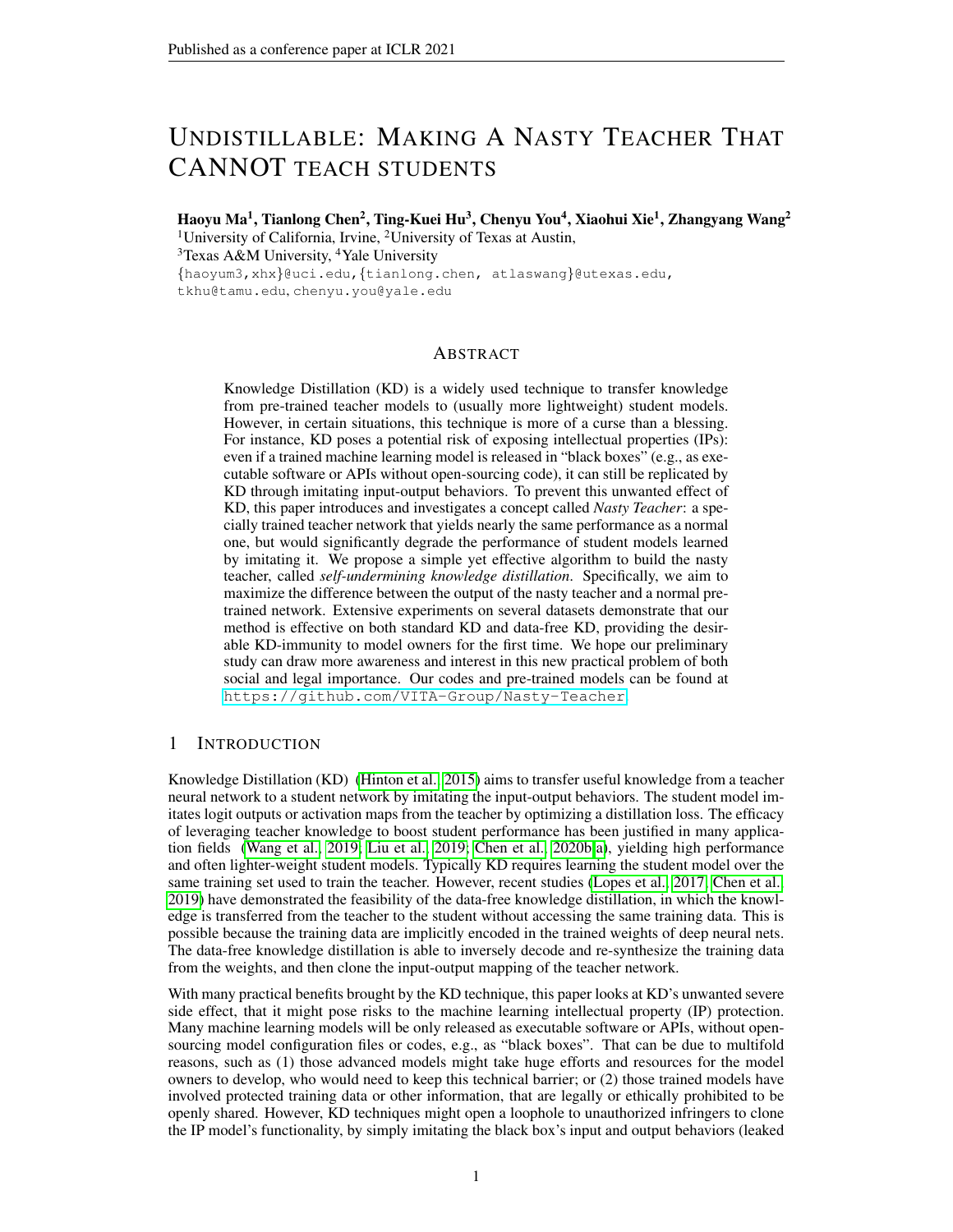### **REFERENCES**

- <span id="page-9-5"></span>Sungsoo Ahn, Shell Xu Hu, Andreas Damianou, Neil D Lawrence, and Zhenwen Dai. Variational information distillation for knowledge transfer. In *Proceedings of the IEEE Conference on Computer Vision and Pattern Recognition*, pp. 9163–9171, 2019.
- <span id="page-9-3"></span>Hanting Chen, Yunhe Wang, Chang Xu, Zhaohui Yang, Chuanjian Liu, Boxin Shi, Chunjing Xu, Chao Xu, and Qi Tian. Data-free learning of student networks. In *Proceedings of the IEEE International Conference on Computer Vision*, pp. 3514–3522, 2019.
- <span id="page-9-2"></span>Hanting Chen, Yunhe Wang, Han Shu, Changyuan Wen, Chunjing Xu, Boxin Shi, Chao Xu, and Chang Xu. Distilling portable generative adversarial networks for image translation. *arXiv preprint arXiv:2003.03519*, 2020a.
- <span id="page-9-7"></span>Tianlong Chen, Zhenyu Zhang, Sijia Liu, Shiyu Chang, and Zhangyang Wang. Long live the lottery: The existence of winning tickets in lifelong learning. In *International Conference on Learning Representations*, 2021a. URL <https://openreview.net/forum?id=LXMSvPmsm0g>.
- <span id="page-9-8"></span>Tianlong Chen, Zhenyu Zhang, Sijia Liu, Shiyu Chang, and Zhangyang Wang. Robust overfitting may be mitigated by properly learned smoothening. In *International Conference on Learning Representations*, 2021b. URL <https://openreview.net/forum?id=qZzy5urZw9>.
- <span id="page-9-1"></span>Xinghao Chen, Yiman Zhang, Yunhe Wang, Han Shu, Chunjing Xu, and Chang Xu. Optical flow distillation: Towards efficient and stable video style transfer. *arXiv preprint arXiv:2007.05146*, 2020b.
- <span id="page-9-4"></span>Xinyun Chen, Chang Liu, Bo Li, Kimberly Lu, and Dawn Song. Targeted backdoor attacks on deep learning systems using data poisoning. *arXiv preprint arXiv:1712.05526*, 2017.
- <span id="page-9-12"></span>Lixin Fan, Kam Woh Ng, and Chee Seng Chan. Rethinking deep neural network ownership verification: Embedding passports to defeat ambiguity attacks. In *Advances in Neural Information Processing Systems*, volume 32. Curran Associates, Inc., 2019.
- <span id="page-9-9"></span>Tommaso Furlanello, Zachary C Lipton, Michael Tschannen, Laurent Itti, and Anima Anandkumar. Born again neural networks. *arXiv preprint arXiv:1805.04770*, 2018.
- <span id="page-9-10"></span>Tianyu Gu, Brendan Dolan-Gavitt, and Siddharth Garg. Badnets: Identifying vulnerabilities in the machine learning model supply chain. *arXiv preprint arXiv:1708.06733*, 2017.
- <span id="page-9-15"></span>Kaiming He, Xiangyu Zhang, Shaoqing Ren, and Jian Sun. Deep residual learning for image recognition. In *Proceedings of the IEEE conference on computer vision and pattern recognition*, pp. 770–778, 2016.
- <span id="page-9-0"></span>Geoffrey Hinton, Oriol Vinyals, and Jeff Dean. Distilling the knowledge in a neural network. *arXiv preprint arXiv:1503.02531*, 2015.
- <span id="page-9-14"></span>Mika Juuti, Sebastian Szyller, Samuel Marchal, and N Asokan. Prada: protecting against dnn model stealing attacks. In *2019 IEEE European Symposium on Security and Privacy (EuroS&P)*, pp. 512–527. IEEE, 2019.
- <span id="page-9-13"></span>Sanjay Kariyappa and Moinuddin K Qureshi. Defending against model stealing attacks with adaptive misinformation. In *Proceedings of the IEEE/CVF Conference on Computer Vision and Pattern Recognition*, pp. 770–778, 2020.
- <span id="page-9-16"></span>Diederik P Kingma and Jimmy Ba. Adam: A method for stochastic optimization. *arXiv preprint arXiv:1412.6980*, 2014.
- <span id="page-9-11"></span>Keita Kurita, Paul Michel, and Graham Neubig. Weight poisoning attacks on pre-trained models. *arXiv preprint arXiv:2004.06660*, 2020.
- <span id="page-9-6"></span>Guilin Li, Junlei Zhang, Yunhe Wang, Chuanjian Liu, Matthias Tan, Yunfeng Lin, Wei Zhang, Jiashi Feng, and Tong Zhang. Residual distillation: Towards portable deep neural networks without shortcuts. *Advances in Neural Information Processing Systems*, 33, 2020.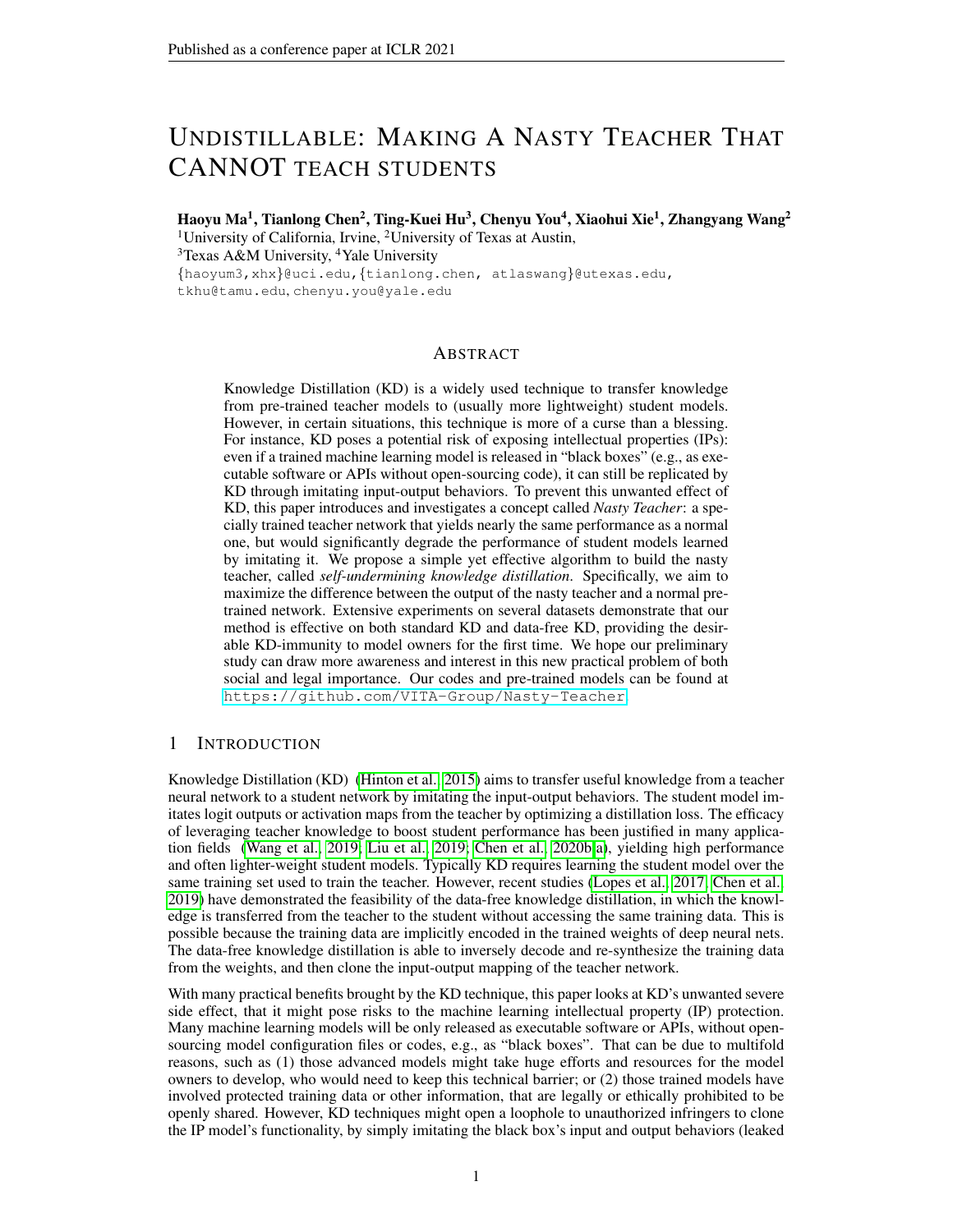- <span id="page-10-1"></span>Yifan Liu, Ke Chen, Chris Liu, Zengchang Qin, Zhenbo Luo, and Jingdong Wang. Structured knowledge distillation for semantic segmentation. In *Proceedings of the IEEE Conference on Computer Vision and Pattern Recognition*, pp. 2604–2613, 2019.
- <span id="page-10-2"></span>Raphael Gontijo Lopes, Stefano Fenu, and Thad Starner. Data-free knowledge distillation for deep neural networks. *arXiv preprint arXiv:1710.07535*, 2017.
- <span id="page-10-9"></span>Haoyu Ma, Tianlong Chen, Ting-Kuei Hu, Chenyu You, Xiaohui Xie, and Zhangyang Wang. Good students play big lottery better. *arXiv*, abs/2101.03255, 2021.
- <span id="page-10-15"></span>Ningning Ma, Xiangyu Zhang, Hai-Tao Zheng, and Jian Sun. Shufflenet v2: Practical guidelines for efficient cnn architecture design. In *Proceedings of the European conference on computer vision (ECCV)*, pp. 116–131, 2018.
- <span id="page-10-8"></span>Seyed-Iman Mirzadeh, Mehrdad Farajtabar, Ang Li, Nir Levine, Akihiro Matsukawa, and Hassan Ghasemzadeh. Improved knowledge distillation via teacher assistant. *arXiv preprint arXiv:1902.03393*, 2019.
- <span id="page-10-11"></span>Seyed-Mohsen Moosavi-Dezfooli, Alhussein Fawzi, and Pascal Frossard. Deepfool: a simple and accurate method to fool deep neural networks. In *Proceedings of the IEEE conference on computer vision and pattern recognition*, pp. 2574–2582, 2016.
- <span id="page-10-13"></span>Tribhuvanesh Orekondy, Bernt Schiele, and Mario Fritz. Prediction poisoning: Towards defenses against dnn model stealing attacks. In *International Conference on Learning Representations*, 2020. URL <https://openreview.net/forum?id=SyevYxHtDB>.
- <span id="page-10-7"></span>Wonpyo Park, Dongju Kim, Yan Lu, and Minsu Cho. Relational knowledge distillation. In *Proceedings of the IEEE Conference on Computer Vision and Pattern Recognition*, pp. 3967–3976, 2019.
- <span id="page-10-6"></span>Nikolaos Passalis and Anastasios Tefas. Learning deep representations with probabilistic knowledge transfer. In *Proceedings of the European Conference on Computer Vision (ECCV)*, pp. 268–284, 2018.
- <span id="page-10-5"></span>Adriana Romero, Nicolas Ballas, Samira Ebrahimi Kahou, Antoine Chassang, Carlo Gatta, and Yoshua Bengio. Fitnets: Hints for thin deep nets. *arXiv preprint arXiv:1412.6550*, 2014.
- <span id="page-10-14"></span>Mark Sandler, Andrew Howard, Menglong Zhu, Andrey Zhmoginov, and Liang-Chieh Chen. Mobilenetv2: Inverted residuals and linear bottlenecks. In *Proceedings of the IEEE conference on computer vision and pattern recognition*, pp. 4510–4520, 2018.
- <span id="page-10-12"></span>Yusuke Uchida, Yuki Nagai, Shigeyuki Sakazawa, and Shin'ichi Satoh. Embedding watermarks into deep neural networks. In *Proceedings of the 2017 ACM on International Conference on Multimedia Retrieval*, pp. 269–277, 2017.
- <span id="page-10-0"></span>Tao Wang, Li Yuan, Xiaopeng Zhang, and Jiashi Feng. Distilling object detectors with fine-grained feature imitation. In *Proceedings of the IEEE Conference on Computer Vision and Pattern Recognition*, pp. 4933–4942, 2019.
- <span id="page-10-4"></span>Zhenyu Wu, Zhangyang Wang, Zhaowen Wang, and Hailin Jin. Towards privacy-preserving visual recognition via adversarial training: A pilot study. In *Proceedings of the European Conference on Computer Vision (ECCV)*, pp. 606–624, 2018.
- <span id="page-10-10"></span>Huang Xiao, Battista Biggio, Gavin Brown, Giorgio Fumera, Claudia Eckert, and Fabio Roli. Is feature selection secure against training data poisoning? In *International Conference on Machine Learning*, pp. 1689–1698, 2015.
- <span id="page-10-3"></span>Hongxu Yin, Pavlo Molchanov, Jose M Alvarez, Zhizhong Li, Arun Mallya, Derek Hoiem, Niraj K Jha, and Jan Kautz. Dreaming to distill: Data-free knowledge transfer via deepinversion. In *Proceedings of the IEEE/CVF Conference on Computer Vision and Pattern Recognition*, pp. 8715–8724, 2020.